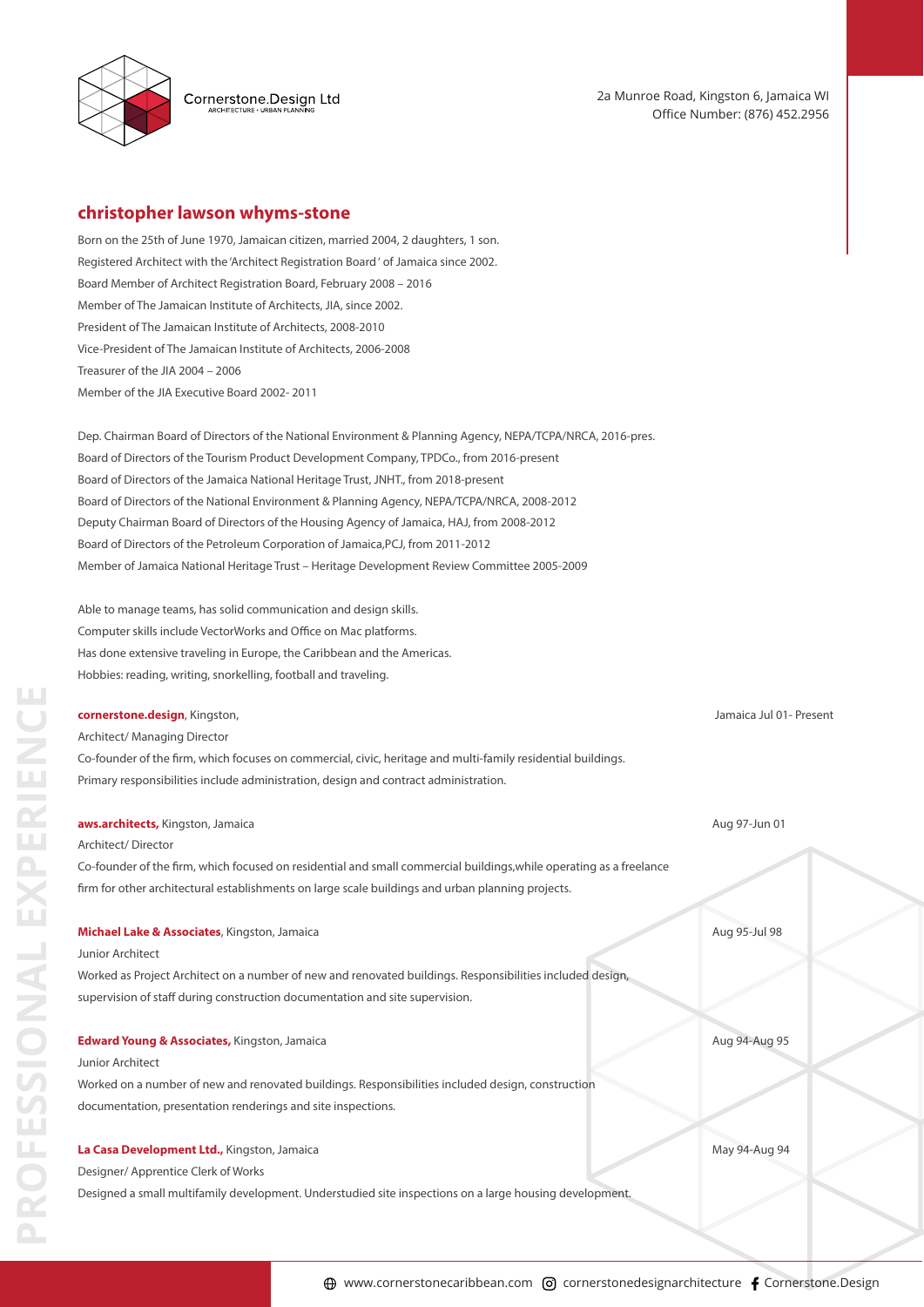# **Caribbean School of Architecture University of Technology Jamaica**

### **Design Tutor [Part-Time] in Design Studio Masters II** Sep 13-Jun 16

The Design Studio MA II course [final year Master's Programme] focuses on urban issues through the study of a small city or town. The two primary projects for the year focus on Housing and Civic buildings. While the two primary projects are located in a local town or city, the students spend two weeks on a Study Tour in a nonenglish speaking Caribbean country where they do further studies in urban issues.

### **Senior Tutor in Design Studio 4** Oct 99-May 07

The Design Studio 4 course [final year Bachelor's Programme] focuses on urban issues through the study of a small city or town. The two primary projects for the year focus on Housing and Civic buildings. While the two primary projects are located in a local town or city, the students spend two weeks on a Study Tour in a nonenglish speaking Caribbean country where they do further studies in urban issues.

### **Lecturer in "Experiencing Architecture"** Jan 98-May 01

The course is taught to the second year students in the undergraduate program. The course focuses on the development of spatial sensitivity and the understanding of the components which contribute to the quality of architectural spaces. Typical teaching duties include research, lectures and field trips.

# **University of Technology, Kingston, Jamaica** *May 97* **(1996) 1996 (1997) 1997 (1998) 1998 (1998) 1998 (1998) 1998 Caribbean School of Architecture, CSA. Master of Architecture**

Thesis Project: "The Museum of the Black Diaspora" Dissertation Title: "A Residential Arrangement: the usefulness of the tenement yard in the design of social

## housing"

• Represented the masters studio in a 1 day charrette on the revitalization of Port Royal.

• First year research paper, "The architecture of the tenement yard", selected to be published in the University's Research Journal.

• Dissertation published in AXIS, a publication of the CSA.

# **University of Florida, Gainesville, USA** Jan 94

## Bachelor of Architecture - Design

- Member of the National Organization for Minority Architecture Students
- Member of the Caribbean Students Association
- Participant in Preservation Institute: Caribbean [PIC]